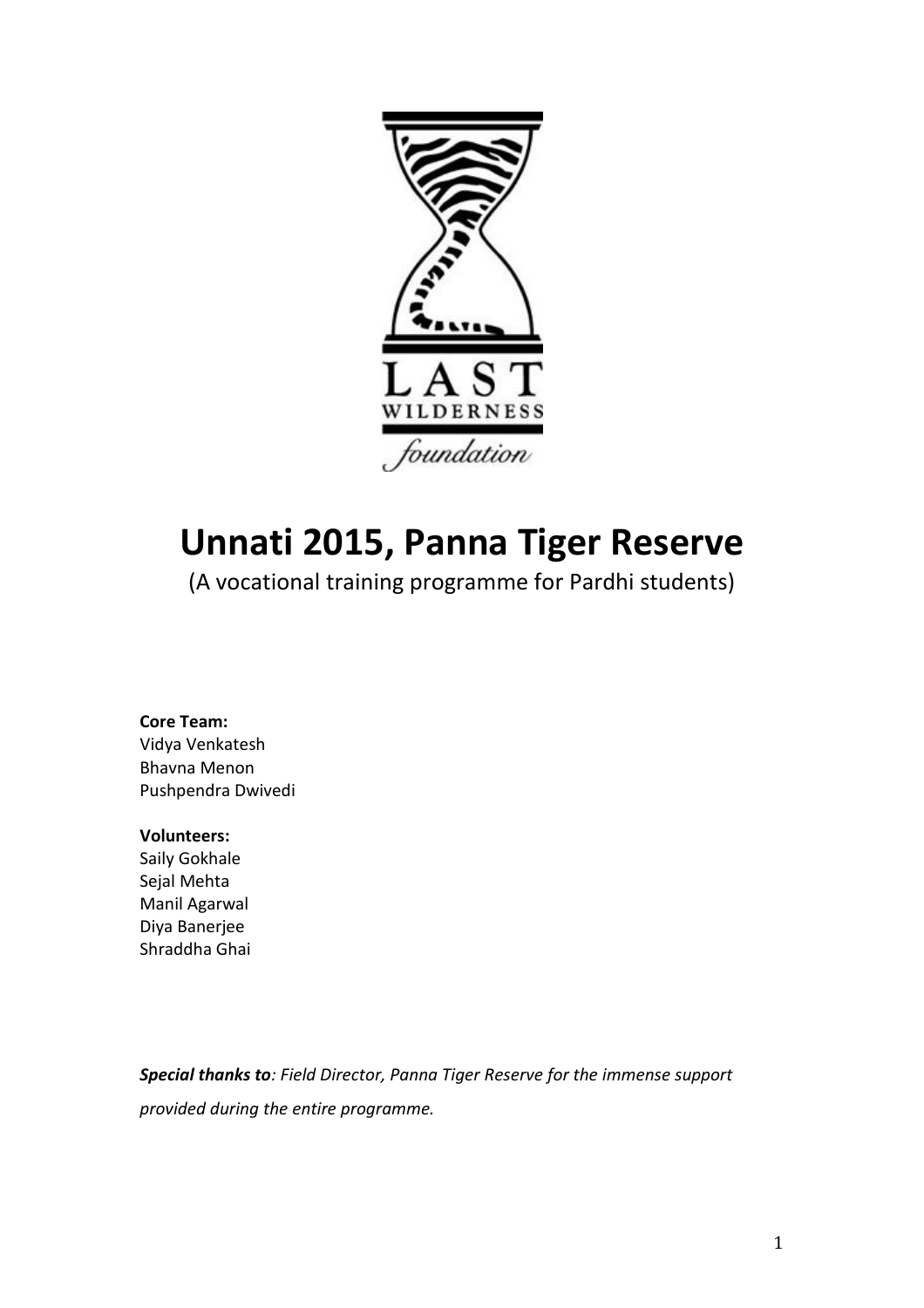# **TABLE OF CONTENTS:**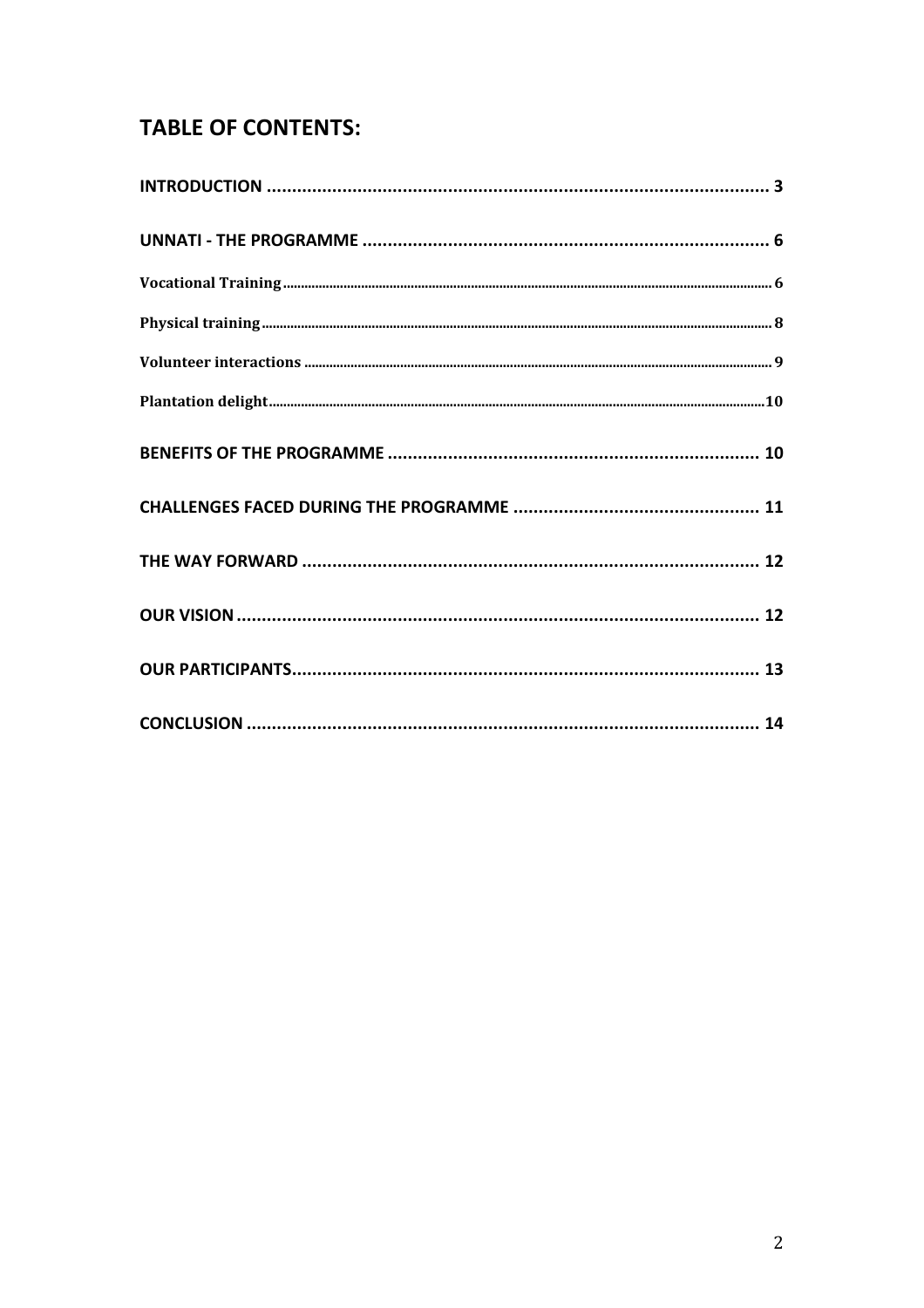#### **Introduction&**



Pic 1: The project Unnati gang!

*͚ŐĂƌ ŚƵŵĂƌĞ ďĂĐŚŽŶŬŽ ĂŝƐĞ ƐƵǀŝĚŚĂĞŝŶ ƉƌĂƉƚ ŚŽ ƌĂŚŝ ŚĂŝŶ͕ ƚŽŚ ŚƵŵĞŝŶ ďĂŚƵƚŬŚƵƐŝ ŚŽŐŝ͘ ^Ăď ƉĂƌĚŚŝĞŬ ũŽŽƚ ŚŽŬĂƌ ĂŝƐĞ ƉƌŽŐƌĂŵŵĞŬŽ ƐĂĨĂů ďĂŶĂŶĞ Ŭŝ ŬŽƐŚŝƐŚ ŬĂƌĞŶŐĞ͛͘ ʹ a" Pardhi" parent."*

The Pardhis claim descent from the Rajputs. They're nomadic tribes and are mostly known to inhabit the forests of Maharashtra, Madhya Pradesh and some parts of Karnataka. Their traditional occupation was that of hunting. Since the time of the Mughals, Pardhis have been hired to help in *shikar*/hunting, whether it was for sport for the British or for the *rasoi ghars* (kitchens) of the *zameendars*. While the Pardhis used to hunt only small game like wild boars, rabbit's etc., the pressure and demand for big cat skin and other body parts as well as the lack of any other opportunities for livelihood has made the Pardhis hunt tigers and leopards as well. It is for this reason, that the Pardhis are perceived as being one of the biggest threats to wildlife. Baheliyas, Phase' Pardhi, Chita Pardhi are some of the sub-tribes of this community.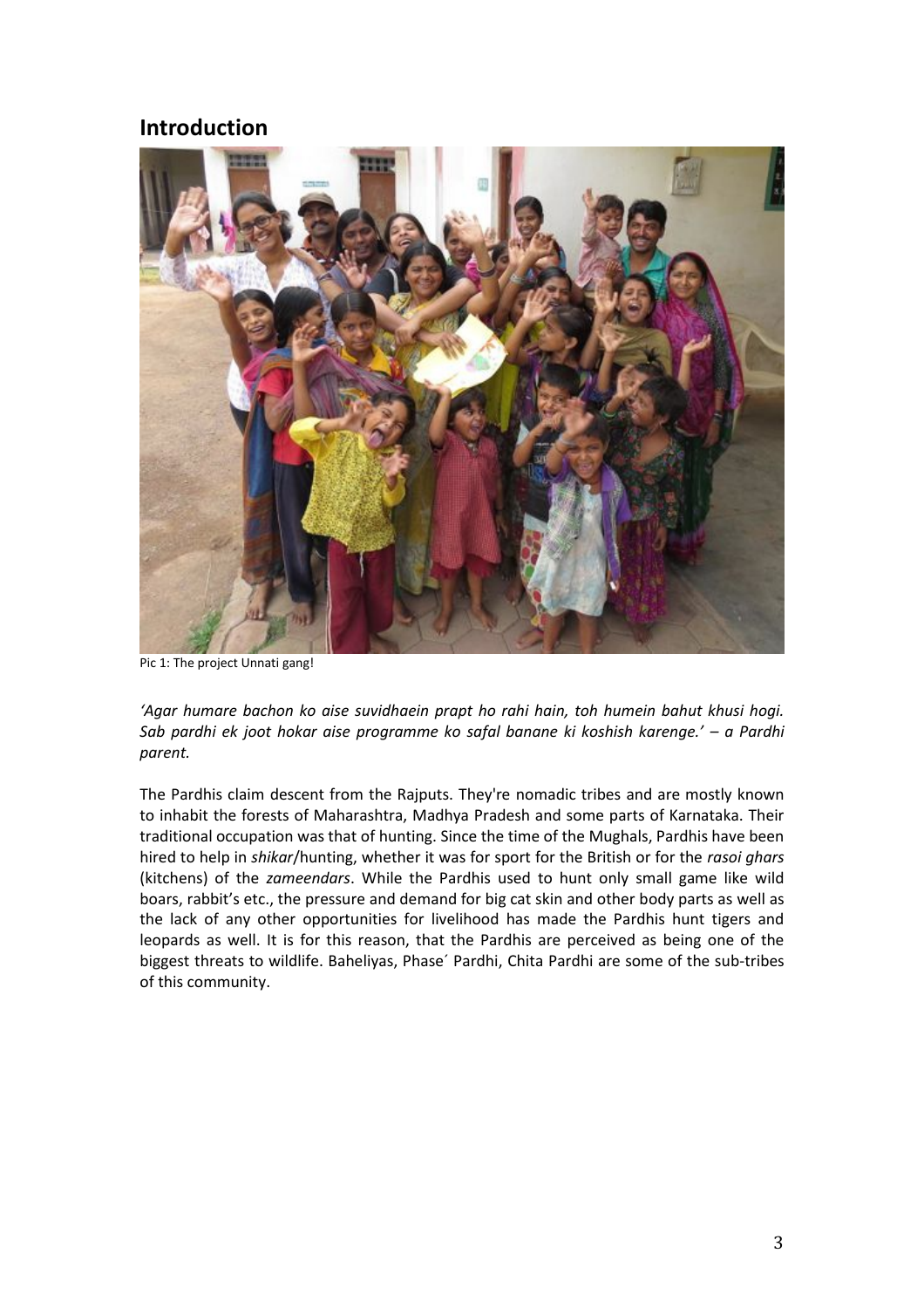

Pic 2: A Pardhi family at Gandhigram



Pic 3: A Pardhi settlement at Gandhigram

The criminal branding of this tribe goes back to 1871 after the British passed the "Criminal Tribes Act". They often had to deal with the stigma of disbelief and looked upon with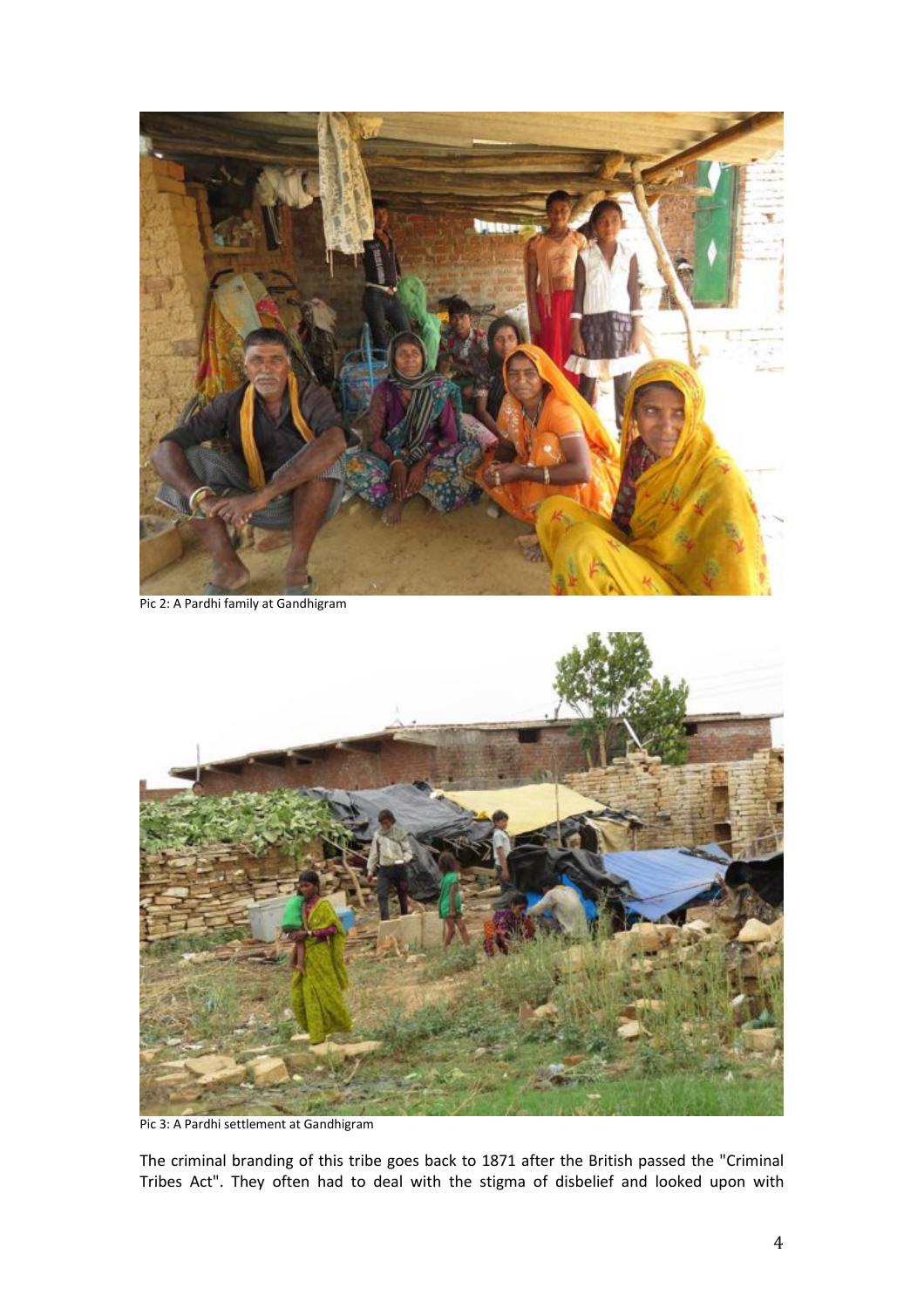mistrust, especially since after they have been held responsible for the depleting tiger numbers. This view has in no manner been beneficial to the community in the long run. It has not only failed to address the existing problem at hand which is the dependency of the Pardhis on the forest and forest produce as a means of livelihood, but has also made them more aggressive and frustrated.

Unlike some of the other parts of Madhya Pradesh, the district of Panna has not yet provided the Pardhi community with the status of a Tribe, thus depriving them of their tribal rights and reservations (especially for applying for a job, competitive exams etc). Since they're nomads and do not have a house of their own, they move from one forest to another for livelihood purposes. Their children are therefore forced to tag along with them and are thus deprived of being educated.

However, the Panna Tiger Reserve management along with WWF India and Education Department (*Sarva Siksha Abhiyaan*) have taken special efforts to build and run a hostel for the children of the Pardhi community in order to ensure that they're not deprived of their basic right to education. Thus, the two hostels in Panna viz. the boys hostel in Narangibaug and the girls hostel in Kunjvan hosts students from this community across various age groups until Class VIII. Surprisingly, after Class VIII, these students are sent back to their parents and they're once again forced to travel with their parents as they lack a permanent home to live in from where they could continue their schooling.



Pic 4: The Pardhi girls' hostel at Kunjvan, Panna

This is where LWF decided to step-in and work with these students to provide them with basic skillset that would allow the students to start earning for themselves without being dependent on the forest produces. This would not only wean them away from the forests, but also aid conservation/protection of species and equip them with skills to join mainstream society and explore alternative professions.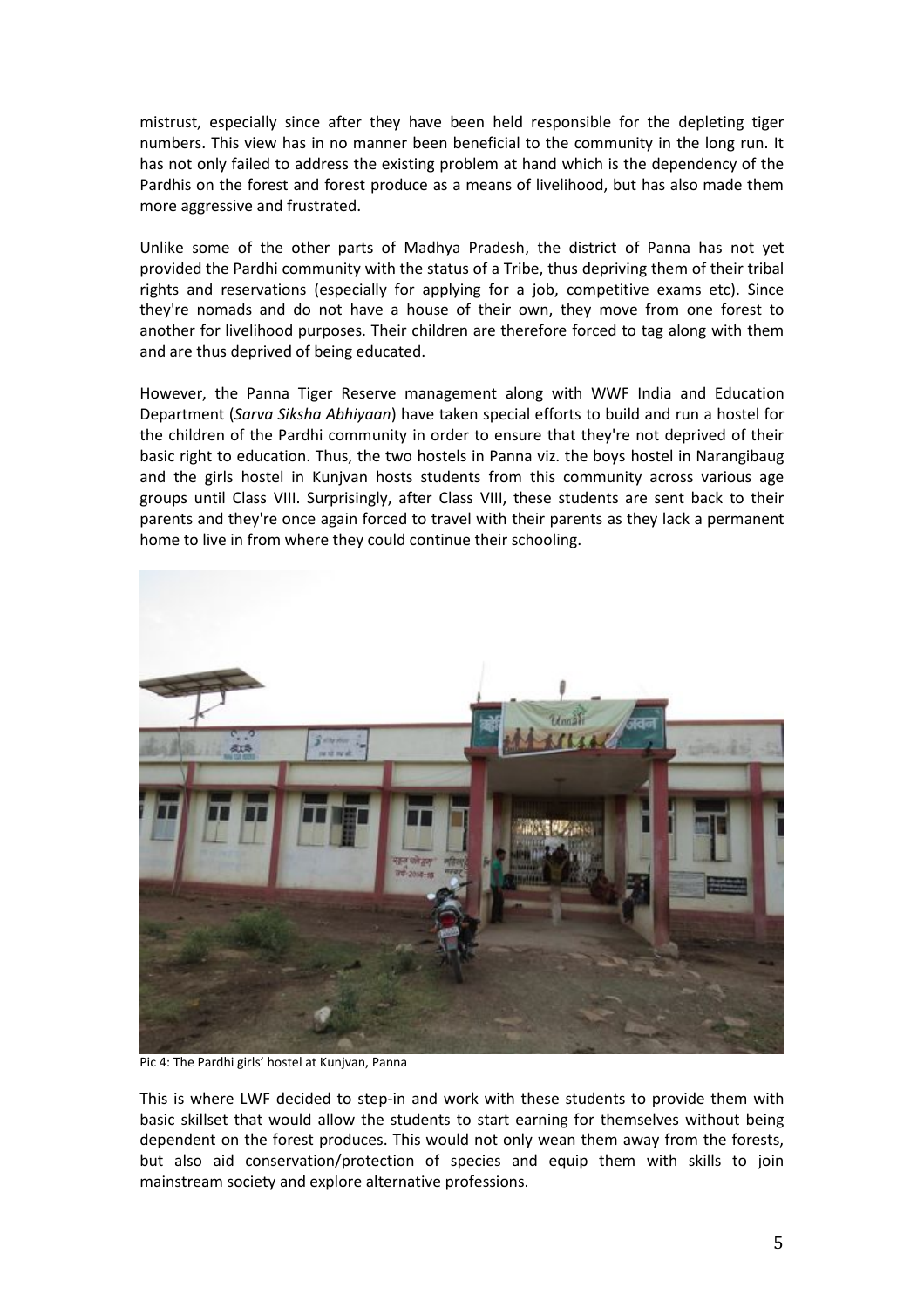LWF initiated project Unnati, a vocational training programme for the children of the Pardhi community, along with Panna Tiger Reserve at Panna.

# **Unnati - the programme**

With the help of necessary groundwork, a month prior to starting of the programme, the Last Wilderness team identified students from the girls hostel at Kunjvan as well as the boys hostel at Narangibaug studying in classes  $5-8<sup>th</sup>$  who were keen and showed considerable interest in being trained in a particular vocation. The students not only voluntarily signed up for the programme, but also mentioned the trades they preferred learning.



Pic 5: In discussion with the community with regard to the importance of project Unnati

'Unnati' (which means progress) a vocational training programme for the children of the Pardhi community, was conducted by Last Wilderness Foundation from  $1^{st}$  May  $- 14^{th}$  June 2015. The programme took on the responsibility of training 11 girls and 7 boys. While the girls were trained in a basic stitching and tailoring course, the boys were trained in basic electrician course.

### **Vocational&Training**

LWF undertook the training of 7 boys in a basic electrician course, which included classroom sessions on, series lamp, different types of series lamps, switch connection, light connection, various tools used, insulation, RYGB, 20 w, 40 w, 80 w connections and types of wires. They were also trained in learning to build a circuit board & fitting of a doorbell and motor winding. The 11 girls were trained in the basics of stitching, which included classroom sessions on how to put a stitch, working of a sewing machine, stitching of buttons, stitching of petticoats, measurements, stitching of *salwar kurta* and finally stitching of blouses. All the participants were given certificates of completion of their respective courses in a felicitation ceremony graced by the Deputy Director, Panna Tiger Reserve, Shri Anupam Sahai.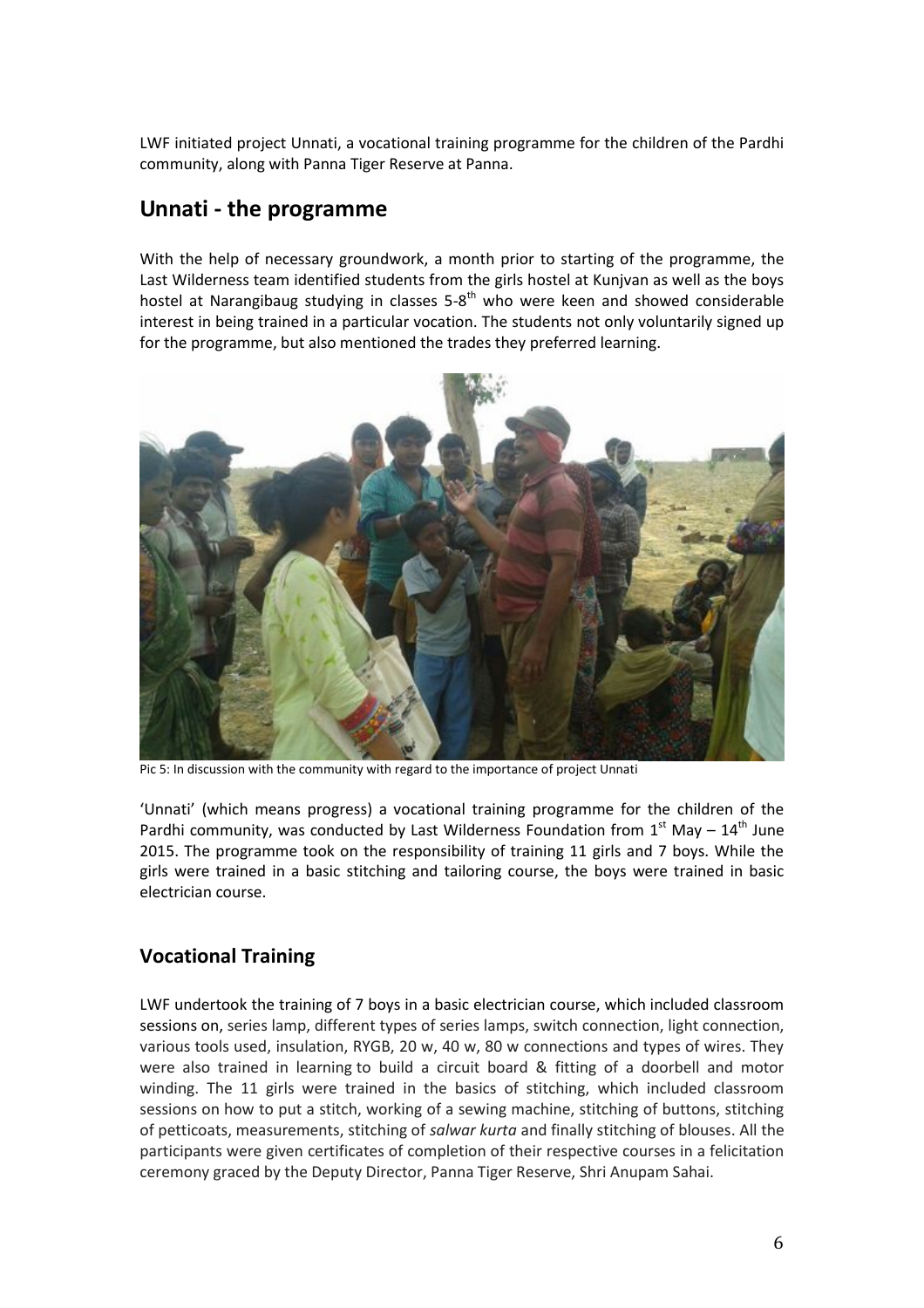

Pic 6: Girls learning the art of stitching and tailoring



Pic 7: Let there be light! - the boys learning the art of bulb connections and domestic wiring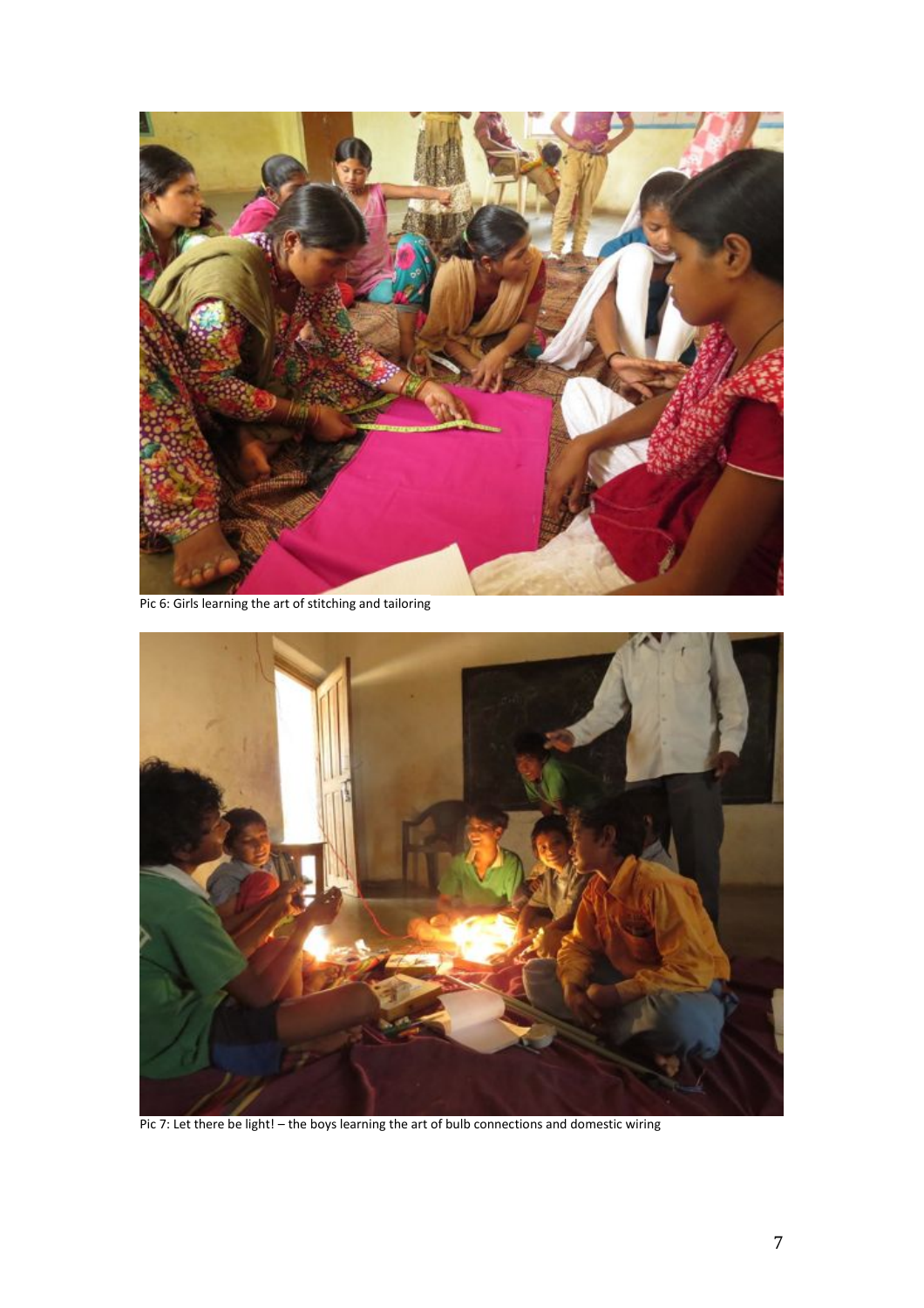

Pic 8: Felicitation ceremony graced by the Deputy Director, Panna Tiger Reserve, Shri. Anupam Sahai

#### **Physical training**

Along with the vocational training, the participants (owing to their physical strength and great endurance/ stamina) were also encouraged to spend two hours on the field with regard to regular exercise and a sport of their choice.

While the boys (already State level *Kabaddi* players) chose to put their energy into *Kabaddi*, football, cricket, *pitthu* and volleyball (a new volleyball court was constructed for them as part of this programme) the girls were taught how to play *kabaddi* from the scratch (this is the first time the girls have undergone a formal training) along with *Kho-kho* (a traditional sport they were familiar with), various breathing exercises and a bit of meditation.



Pic 9: The students became adept *kabaddi* players by the end of the programme and also indulged in a bit of meditation!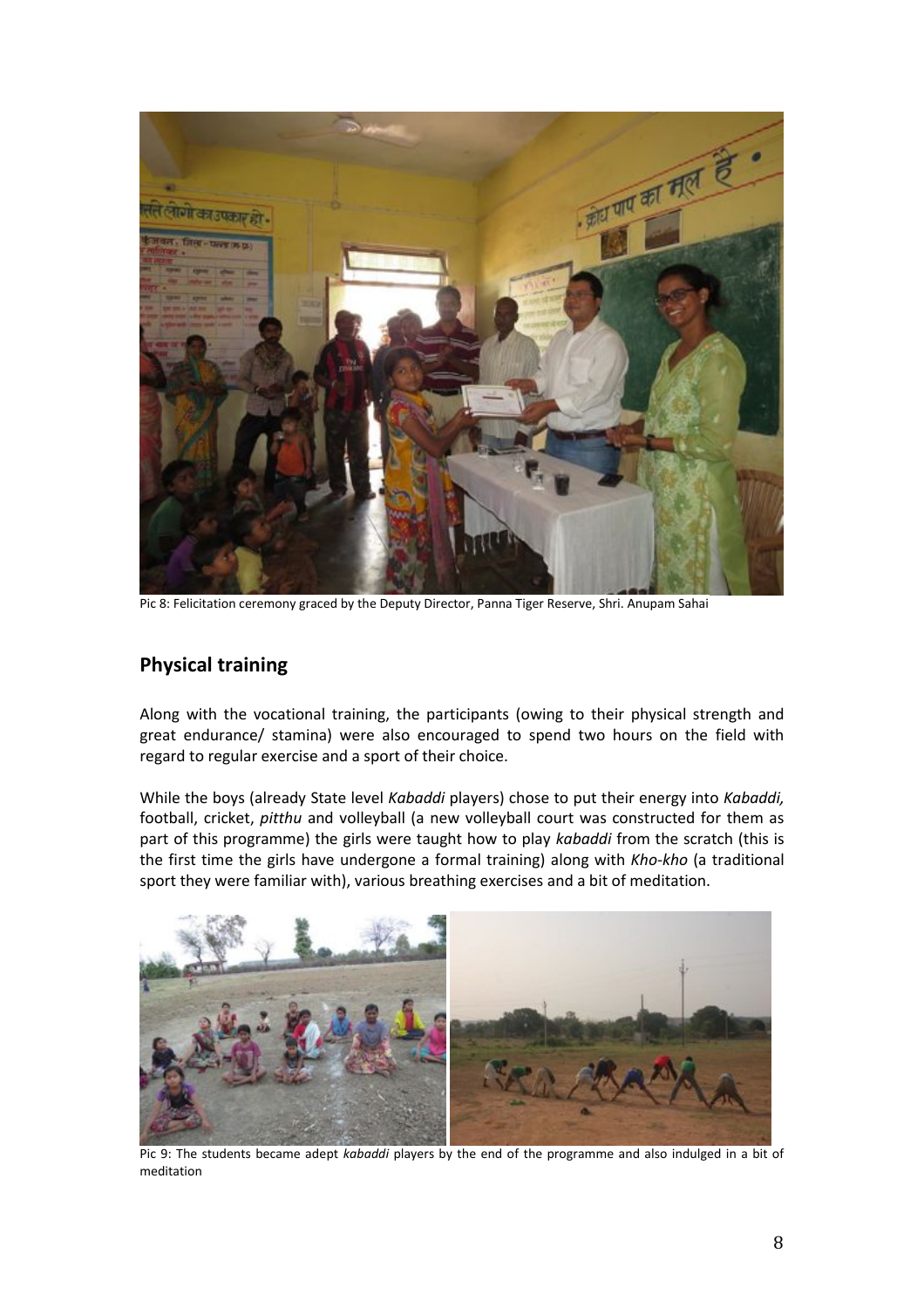

Pic 10: We were witness to an exciting girls v/s boys *kabaddi* match too!

#### **Volunteer interactions**

In order to maximize awareness about the Pardhis, and for people from outside to get a sense of forest communities, LWF team invited people interested and eager to contribute to the cause of wildlife conservation by being a part of  $/$  volunteering for project Unnati. Needless to say that the volunteers played a very important role in the project as they interacted with the students with regard to wildlife conservation and its importance, undertook storytelling sessions with the students, spent time with the students and adults alike in order to understand the community better, introduced the students to various outdoor and board games, indulged the students in art /craft work, screened wildlife movies and even held workshops for the students with regard to hygiene and first aid. Both the volunteers and the students benefitted mutually through these interactions owing to both rural as well as urban perspectives and sharing of experiences. Volunteers on this project had come from various cities like Mumbai, Delhi & Hyderabad. This also helped the students to get an insight about their respective cities.



Pic 11: Workshops and interactive sessions were an important part of the programme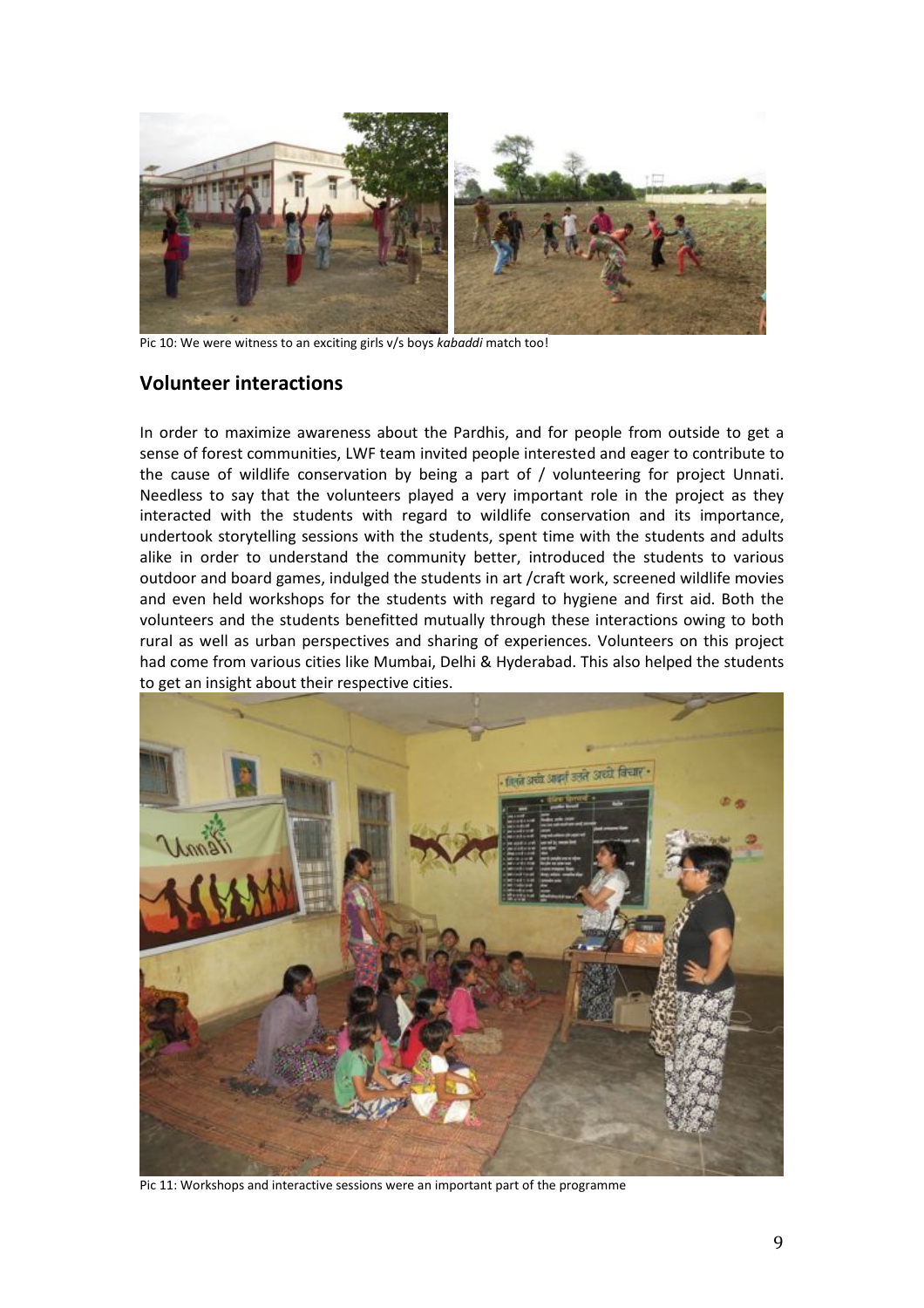### **Plantation delight**

The Last Wilderness Foundation team along with Panna Tiger Reserve celebrated the World Environment Day on 5th June at Panna Tiger Reserve with the Pardhi students. Field Director, Panna Tiger Reserve, Shri R. Sreenivasa Murthy inaugurated the event by planting a sapling himself, followed by the students. Each student was given a sapling of a fruiting tree (Guava, Papaya, Ber, Neem) and was given responsibility for that plant.



### **Benefits of the programme**

- 1) The programme helped equip the students with skills, which can aid them in alternate professions/ source of livelihood.
- 2) Helped sensitize them towards the cause of wildlife conservation.
- 3) Helped the students in gaining perspectives and sharing of experiences due to interaction with different people from different regions of India.
- 4) It helped create awareness about the community.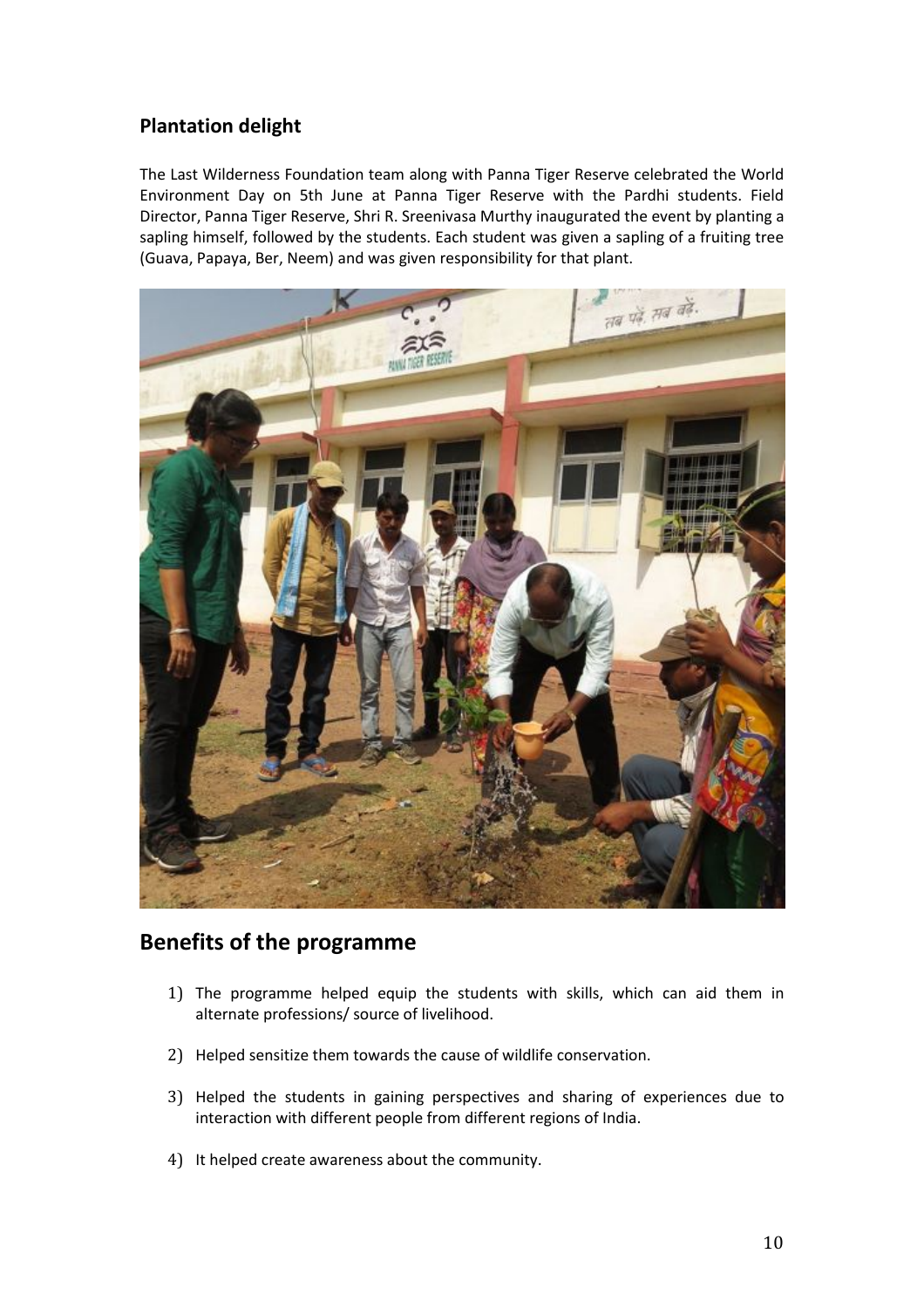- 5) Helped in motivating the students, by encouraging them to take pride in themselves as well as their work.
- 6) Helped rope in the physical strength of the participants by channeling it into various sporting activities.
- 7) Helped encourage/inculcate a sense of discipline among the students, which is the basis for personality development.
- 8) Helped piqué the interest of not only the participants, but of the adults as well. Families of the participants became healthy supporters of the programme and lent their co-operation to a large extent.



Pic 12: The kids have a bright future if guided in the right direction

## **Challenges faced during the programme**

1) Low turnout - Since the students had left the hostel for summer vacation, we faced challenges in bringing back the students from their respective homes after convincing them and their parents in order to start the programme.

2) Parents were not inclined to send their children during vacation time since they want them to earn a living for the family. They feel they're at a loss if their child goes to the school as the school does not offer them any kind of a stipend. (Generally a child earns about Rs. 20,000-40,000 during the vacation period).

3) Students need constant motivation to stay in school.

4) Severe disciplinary issues, especially amongst girls, thereby ending up in constant monitoring.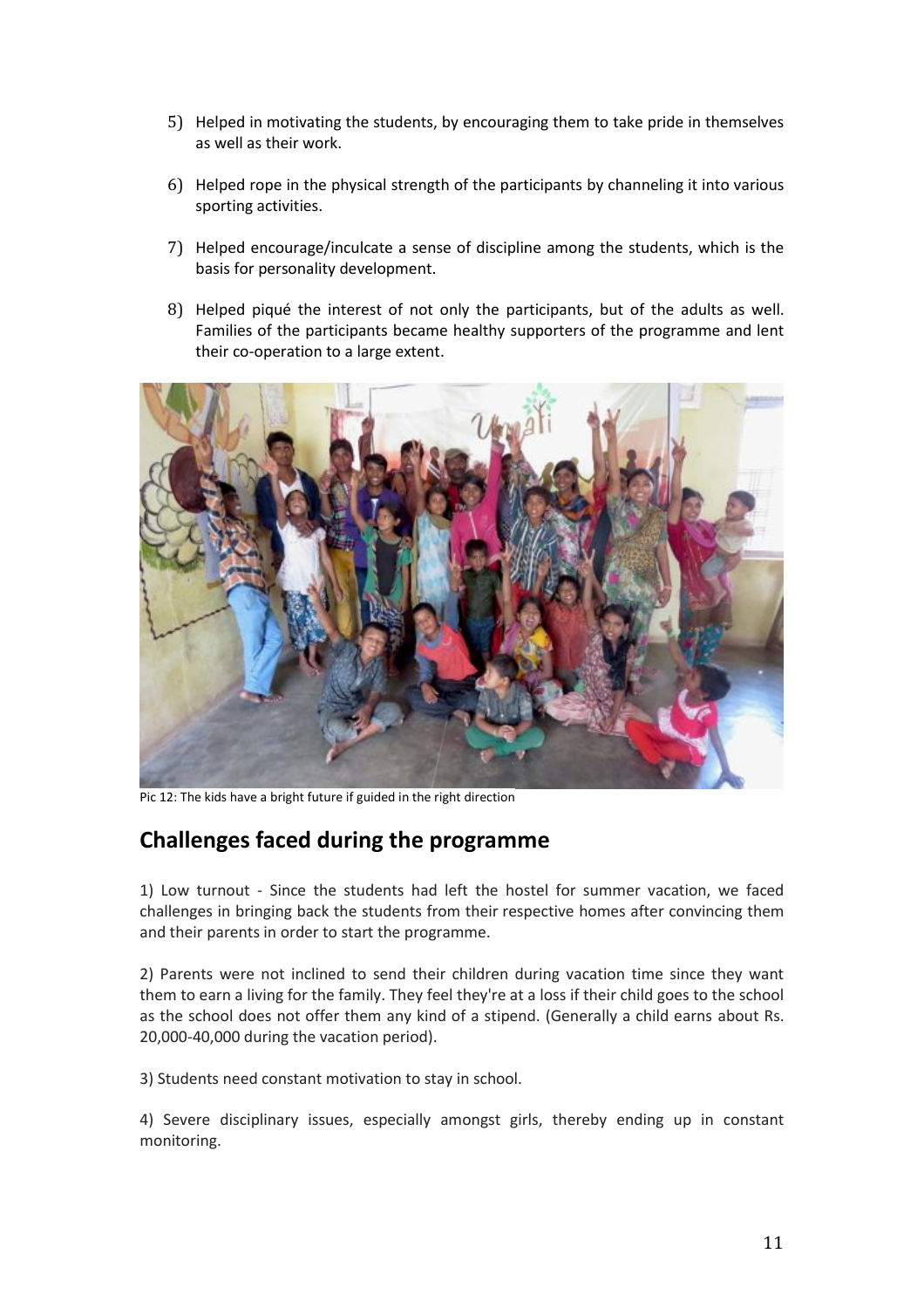5) Easy access to Gandhigram (a Pardhi settlement) especially for the boys thereby making it easy to go back to the settlement which happened quite a few times during the programme.

6) Currently the students staying in the hostel is dependent on the efforts taken by the *chowkidars* at both the hostels. The *chowkidars* who're also Pardhis are the people who meet the parents, motivate them to send their students, bring them from their parents' location to the hostel and ensure the safety of these students. However, on the flip side, if the *chowkidars* are not well-meaning people, then they can stop the entire show. Hence, the dependency factor on them is too high which can be a risk.

7) Education levels of the students need to improve. It was observed that students from Class VIII could not read Hindi words.

# **The way forward**

- Set up a committee at the state level (in M.P atleast) to work for the welfare of the Pardhi community. This committee would be responsible for an end-to-end monitoring of this community like their individual identity in the state, data collection, education, jobs, etc. This is simply important because we're now looking at partly educated bunch of students who're likely to join the bandwagon of poaching (like their parents), if they're not quided to join the mainstream society.
- Help in providing better/higher educational opportunities for the students in order for them to study further after they complete their mainstream schooling. Adopt the education of a student.
- Stay and interact with the students at Narangibaug and Kunjvan (exchange perspectives which will help the students grow and develop their personality), understand and provide based on the students' need.
- Provide vocational skills to the students which will help the students work towards an alternative source of livelihood
- Help place the students into suitable jobs in the city based on their acquired vocational skill. This will require handholding over a period of time till the student is confident/ comfortable in his/her surroundings
- $\bullet$  Take on a subject to teach the students

#### **Our Vision**

We're trying to help a bunch of students to take up jobs or settle in their own businesses. This would create role models for this community and will build trust amongst the younger students. This would help us take this initiative forward as these role models can then quote examples of their own lives to the younger students and their parents and guide them through their academic careers. This model needs to be multiplied through M.P. & Maharashtra so as to be able to cover most of the Pardhi population.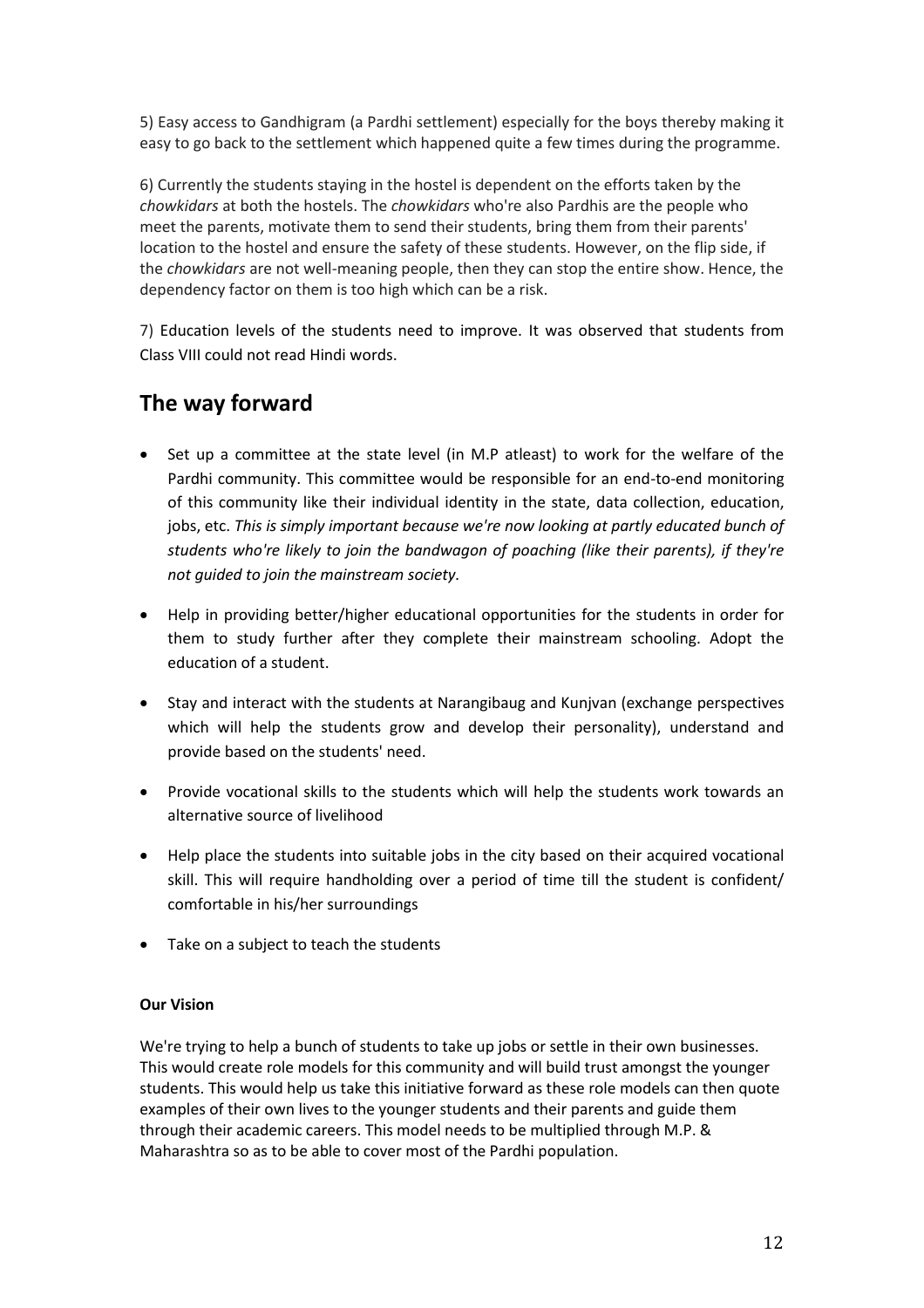# **Our participants**

**Girls** –







1. Pushma Pardhi | 2. Kosam Pardhi | 3. Dishavarni Pardhi



- 4. Mushabari Pardhi | 5. Priya Pardhi | 6. Shafi Pardhi
- 







7. Sijaran Pardhi | 8. Soanpankhini Pardhi | 9. Summaran Pardhi





10. Imarti Pardhi | 11. Rasni Pardhi